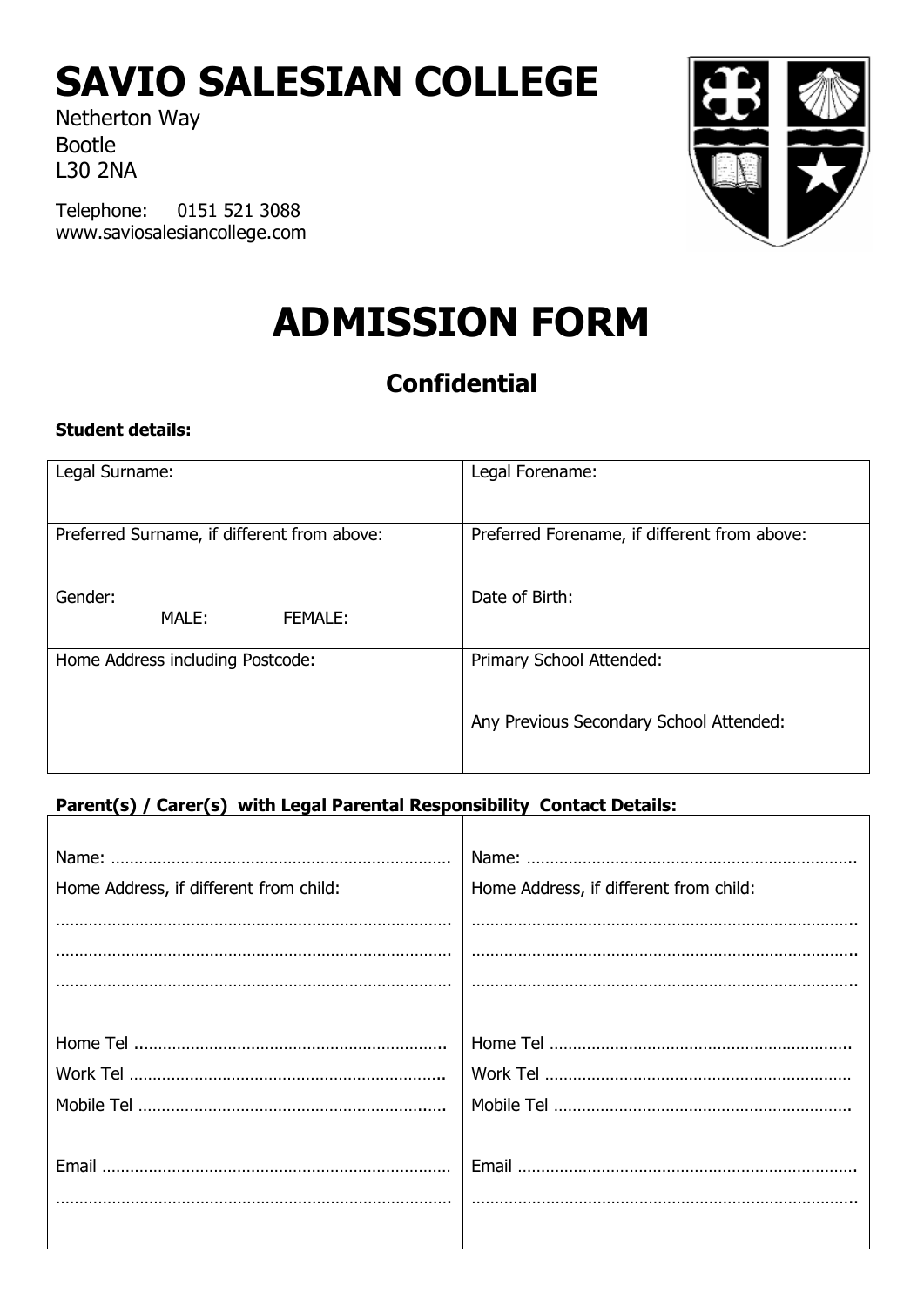From time to time it may be necessary to contact parents or carers during the day as a matter of urgency. In the event of either parent or carer not being available please give the name, relationship to the pupil and telephone number of a close relative or neighbour.

| Contact Name / relationship to student | Tel No: |
|----------------------------------------|---------|
| Contact Name / relationship to student | Tel No: |

|            |           | Is your child eligible for Free School Meals?   If your child was in receipt of free school meals in their |
|------------|-----------|------------------------------------------------------------------------------------------------------------|
|            |           | previous school and they are still entitled then please ensure                                             |
| <b>YES</b> | <b>NO</b> | you contact Admissions to re-apply.                                                                        |

#### **Family GP's Contact Details:**

Name of Doctor:

Surgery Address:

Tel No:

# **MEDICAL/DISABILITY INFORMATION**

#### **Please read this form carefully before completion**

It is very important, for many reasons, that we have accurate, up to date information about your child before he or she starts school. All the information you give will be treated in the strictest confidence. The information will be put onto your child's file so that we can:

- Be aware of any medical problems which may need to be addressed by our first aiders, eg asthma or diabetes
- Be aware of any medical problems or disabilities which may mean that your child is put on the register of Special Educational Needs such as difficulty with mobility, visual impairment, emotional or behavioural problems
- Be aware of any impairment which, under the Disability Discrimination Act 1995 is described as an impairment that has a long term and substantial adverse effect on their ability to carry out normal day to day activities. Sometimes quite mild disabilities need to be noted such as wearing glasses and they can also be noted even if a formal diagnosis is still awaited, so, for example you may have been referred to a specialist if your child is suspected as having ADHD and as a school we should be made aware of this and make provision for that child.

Does your child have any medical condition(s), or is awaiting a diagnosis of any condition, that school should be aware of:

………………………………………………………………………………………………………………………………………………………… ………………………………………………………………………………………………………………………………………………………… ………………………………………………………………………………………………………………………………………………………… ………………………………………………………………………………………………………………………………………………………… ………………………………………………………………………………………………………………………………………………………… ………………………………………………………………………………………………………………………………………………………… ………………………………………………………………………………………………………………………………………………………… …………………………………………………………………………………………………………………………………………………………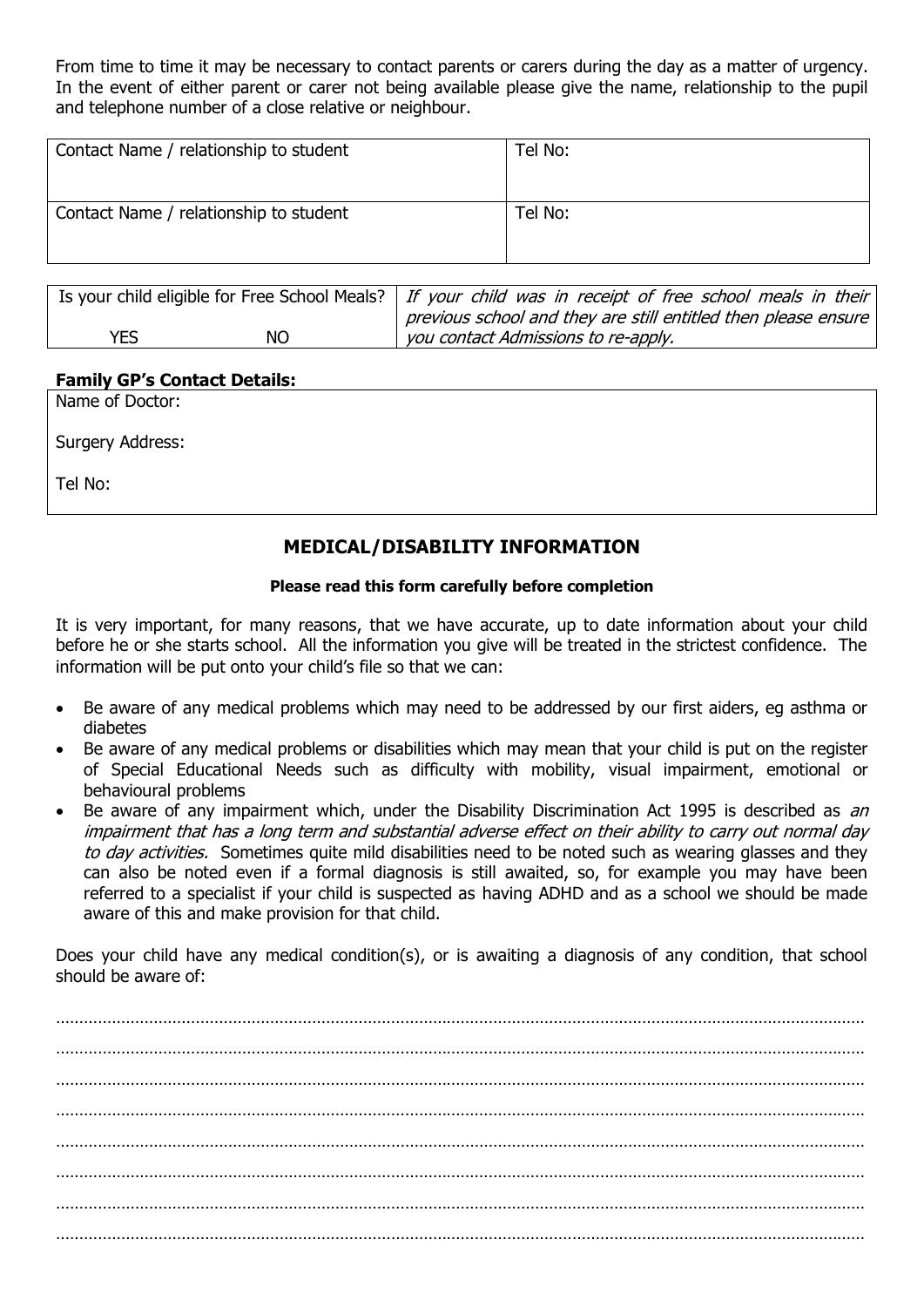# **ETHNIC / CULTURAL DETAILS**

#### **Ethnic Origin:**

We are legally required by the Department for Children, Schools and Families (DCSF) to provide information about the background of pupils attending Savio Salesian College.

Please tick one of the following boxes to indicate the ethnic background of your child:

| Bangladeshi                 | <b>White British</b>       |  |
|-----------------------------|----------------------------|--|
| <b>Black African</b>        | White Irish                |  |
| <b>Black Caribbean</b>      | White & Black African      |  |
| Chinese                     | White & Black Caribbean    |  |
| Gypsy / Roma                | Any other Asian background |  |
| Indian                      | Any other Black background |  |
| Pakistani                   | Any other Ethnic group     |  |
| Refused                     | Any other mixed background |  |
| Traveller of Irish heritage | Any other white background |  |

#### **Religion of the student:** (please tick appropriate box)

| Roman Catholic        | Church of England |  |
|-----------------------|-------------------|--|
| Other Religion (name) | No Religion       |  |

**Travel to School:** Please tick one box for the main mode of travel:

| Walk              | School Bus |  |
|-------------------|------------|--|
| Cycle             | Taxi       |  |
| Car               | Train      |  |
| <b>Public Bus</b> | Other      |  |

#### **Service Personnel:**

Can you please indicate if the student has a parent(s) or carer who is part of any 'Service Personnel' serving in the regular HM Forces. (This information will be used to help identify both the impact that being a Service child has on your child's education and the impact of catering for large numbers of Service children has on the school.)

Name and relationship to pupil …………………………………………………………………………………………………………..

Name and relationship to pupil ……………………………………………………………………………………………………………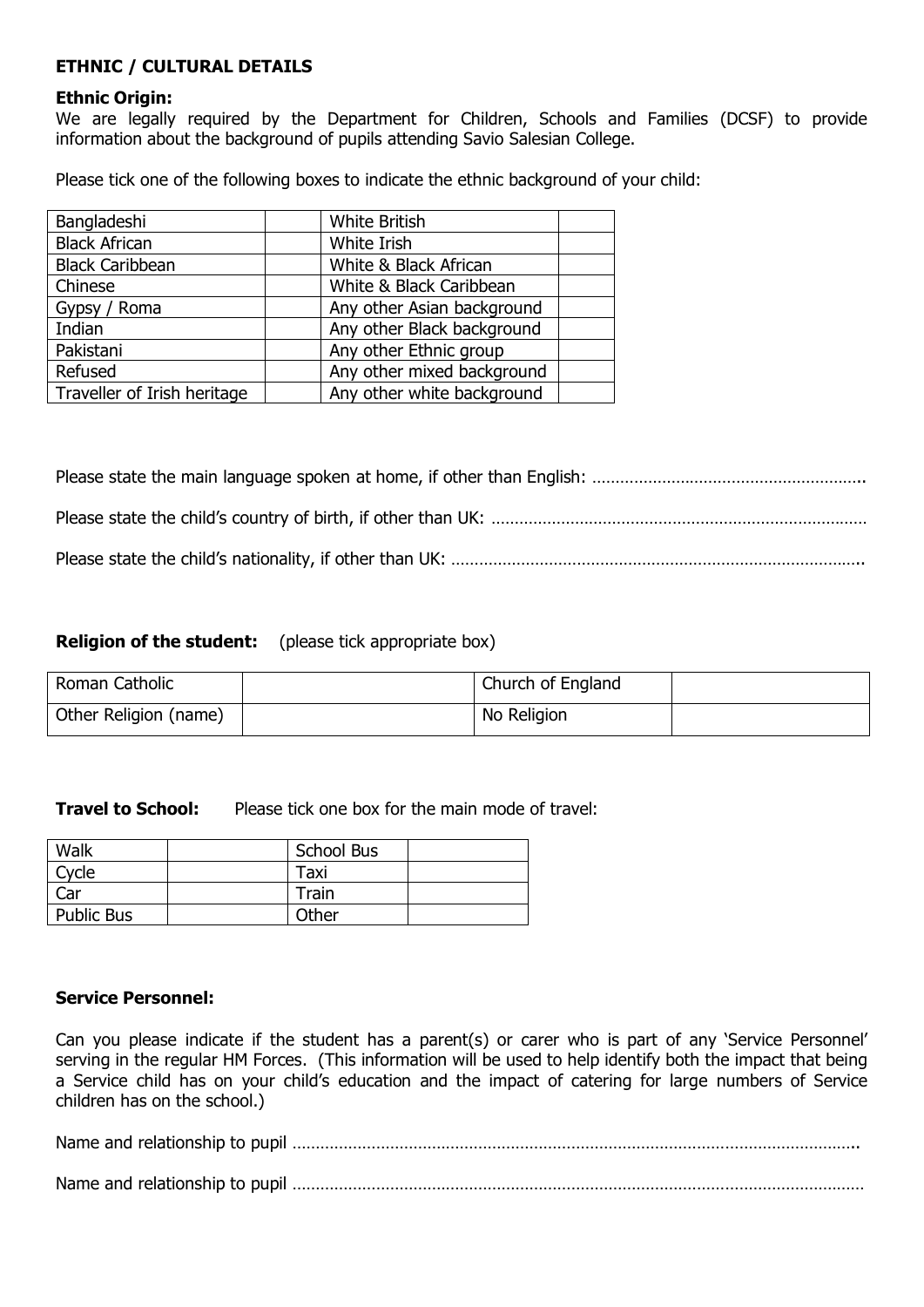#### **PARENTAL CONSENT**

| Please read carefully and tick the appropriate box                                                                                                                                                                                                                                                                                                                                                                                                                                                   |         | I do<br>not |
|------------------------------------------------------------------------------------------------------------------------------------------------------------------------------------------------------------------------------------------------------------------------------------------------------------------------------------------------------------------------------------------------------------------------------------------------------------------------------------------------------|---------|-------------|
|                                                                                                                                                                                                                                                                                                                                                                                                                                                                                                      | consent | consent     |
| I hereby give consent for my child to take part in off-site activities organised for<br>students. I understand that my child will be expected to follow all appropriate rules<br>and regulations and that the leader(s) will take action as necessary should breaches<br>occur. A letter giving full details will be given for every school trip and will include a<br>permission slip which must be returned to Student Services to enable your child to<br>take part.                              |         |             |
| I hereby authorise any accompanying staff of Savio Salesian College to give consent<br>to such medical treatment as is necessary for my child by a qualified medical<br>practitioner during the event. This may include anaesthetic, if appropriate.                                                                                                                                                                                                                                                 |         |             |
| I give permission for Savio Salesian College to pass on applicable data to Career<br>Connect to enable my child to receive careers advice. This information will NOT be<br>passed to any third parties.                                                                                                                                                                                                                                                                                              |         |             |
| From time to time Savio Salesian College will take photographs or videos of students<br>whilst working to be used in prospectuses, local newspaper publications, school<br>newsletter or for display in school. Photographs are usually taken to celebrate the<br>students' success in sport, drama, enterprise, examinations or any other area in<br>which they have excelled. Please indicate whether or not you give permission for<br>your child to be photographed/videoed for school purposes. |         |             |

# **TECHNOLOGY / INTERNET USER AGREEMENT AND PARENTAL ACKNOWLEDGEMENT**

The following are not permitted and must not be done:

- ➢ Sending or displaying offensive messages or pictures
- $\triangleright$  Accessing undesirable material
- ➢ Violating copyright laws
- ➢ Using another's password
- $\triangleright$  Trespassing in another's folder, work or files
- $\triangleright$  Intentionally wasting limited resources
- $\triangleright$  Employing the network for commercial purposes
- ➢ Computer hacking

Users are unable to log into the network without first agreeing to the Acceptable Use Policy.

As a user of the school's computer network, I hereby agree to comply with the above-stated rules:

Student signature …………………………………………………………………………………………

As the parent/carer of the student signing above, I acknowledge that my child will have restricted access to network computer services, such as email and the internet. I understand that the College has installed a system which only permits access to sites nominated by members of staff.

I accept responsibility for the expectation that my child will follow the above stated rules and guidance in the school's internet policy. I also agree that my child should be vigilant in declaring ay dubious material they may encounter. I accept responsibility on behalf of my child for their adherence to the code set out above.

Parental signature ………………………………………………………………………………………..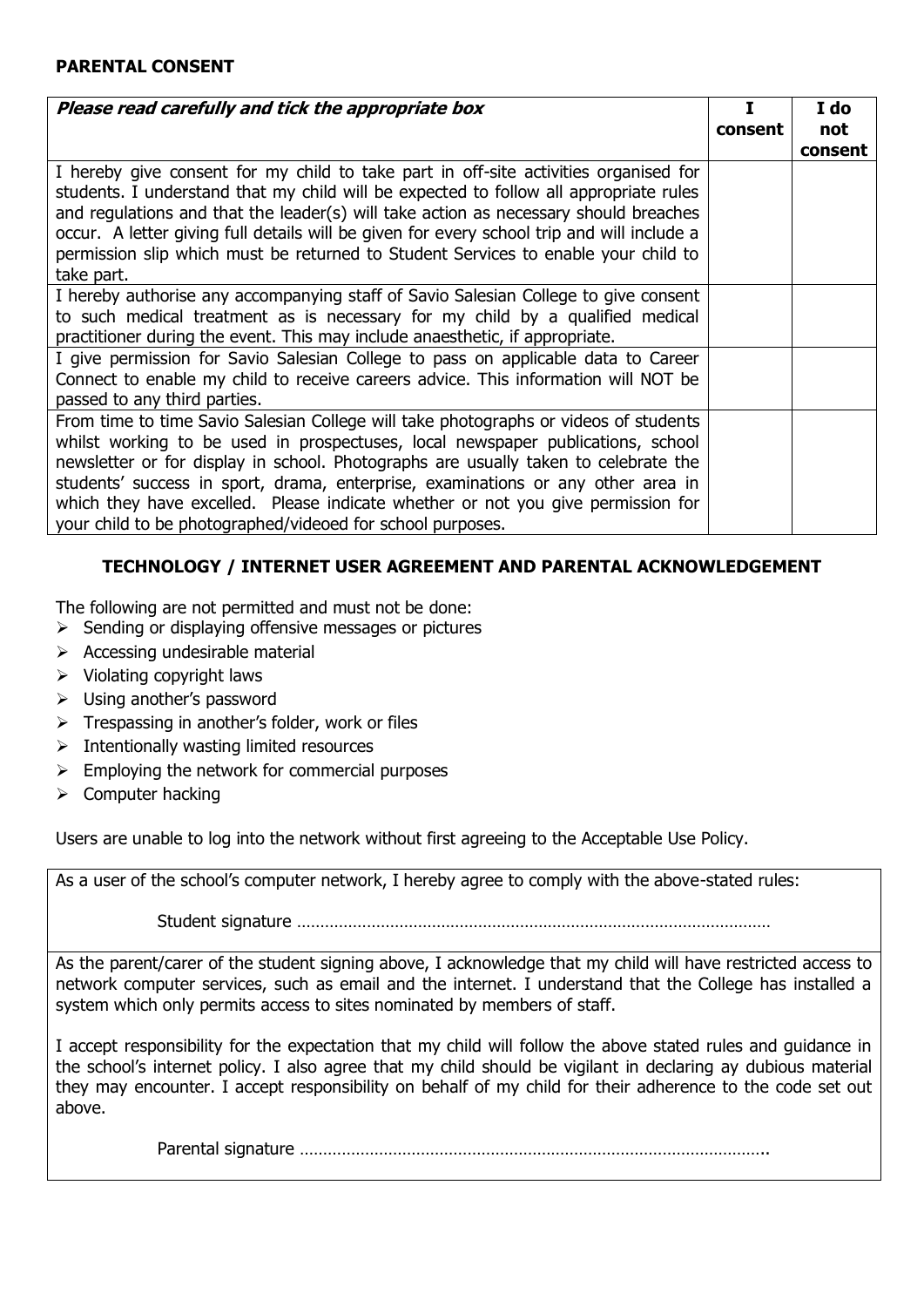#### **SCHOOL-HOME PARTNERSHIP**

We believe that young people develop their potential when parents and teachers have a shared concern for the intellectual, emotional, physical and spiritual development of students.

We invite parents and carers to make a commitment to support our school policies on Attendance & Punctuality, Behaviour, Teaching and Learning. We need parents and carers to commit to attending meetings, especially Parents' Evenings to discuss progress and behaviour.

Parents should be aware that the school will take any reasonable action to ensure the safety of its students. In cases where the school has reason to be concerned that a child may be subject to illtreatment, neglect or other forms of abuse, staff have no alternative but to follow Sefton Local Authority Child Protection Procedures and inform Social Services of their concern.

Parents will not always be fully informed of concerns unless staff are certain that the safety of the child will not be prejudiced by their doing so.

# **Parent Commitment**

I agree to support school policies for Attendance & Punctuality, Behaviour, Teaching and Learning

I will ensure that my child arrives punctually, in **full school uniform** and with **appropriate equipment**  each day

I agree to attend Parents' Evenings to support my child's personal development and to help my child achieve their targets

| Signed: | <b>Parent / Carer</b> |
|---------|-----------------------|
|         |                       |

# **Student Commitment – My Attitude to Learning**

#### I promise that I will:

- be respectful and well behaved
- contribute to lessons & arrive on time
- complete my homework
- revise for exams
- bring all equipment into school on a daily basis

Signed: \_\_\_\_\_\_\_\_\_\_\_\_\_\_\_\_\_\_\_\_\_\_\_\_\_\_\_\_\_\_**\_\_\_\_\_\_ Student**

# **School Commitment**

We agree to continue to liaise with parents and to share in the task of supporting the personal development of each pupil.

We are committed to enabling pupils to achieve their potential.

Signed: *T. Costello* (Headteacher) **Savio Salesian College** 

I understand school policy on:

- mobile phones
- uniform and make up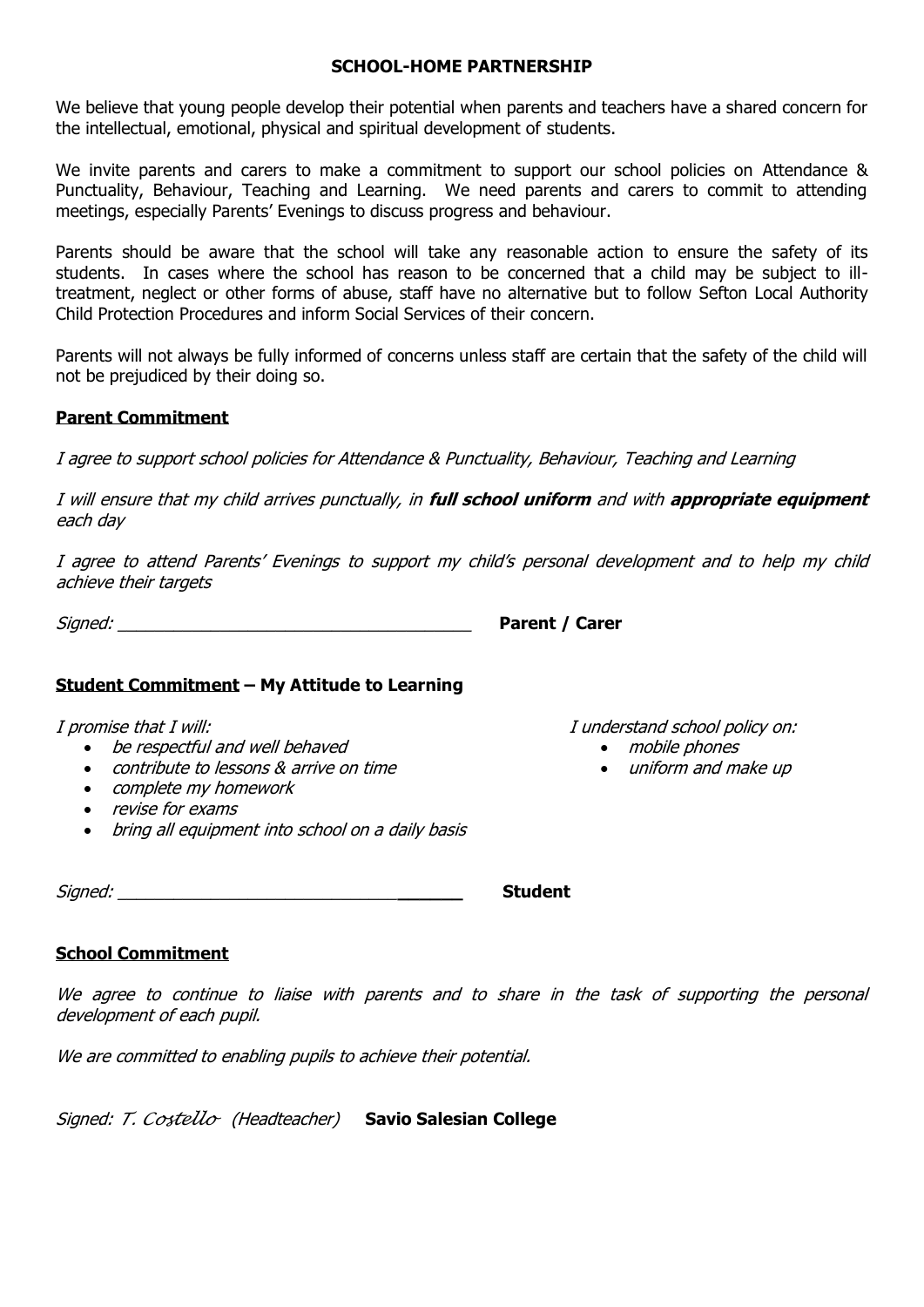### **EDUCATION ACT**

**Every Child Matters** – in keeping with the Education Act, we are required to research your child's needs. It would be helpful therefore if you could complete the details below if they apply to your child.

|                                                                | Please circle |           |
|----------------------------------------------------------------|---------------|-----------|
| Is your child on the Special Educational Needs (SEN) register? | <b>YES</b>    | NO.       |
| Is there a Local Authority Care Order (LAC) on your child?     | <b>YES</b>    | <b>NO</b> |
| Has your child been assessed by an education psychologist?     | <b>YES</b>    | NO.       |

If you have answered yes to any question, please give further information:

………………………………………………………..……………………………………………………………………………………………… ………………………………………………………………………………………………………………………………………………………… ………………………………………………………………………………………………………………………………………………………… ………………………………………………………………………………………………………………………………………………………… ………………………………………………………………………………………………………………………………………………………… ………………………………………………………………………………………………………………………………………………………… ………………………………………………………………………………………………………………………………………………………… ………………………………………………………………………………………………………………………………………………………… ………………………………………………………………………………………………………………………………………………………… ………………………………………………………………………………………………………………………………………………………... ......................................................................................................................................................... …………………………………………………………………………………………………………………………………………………………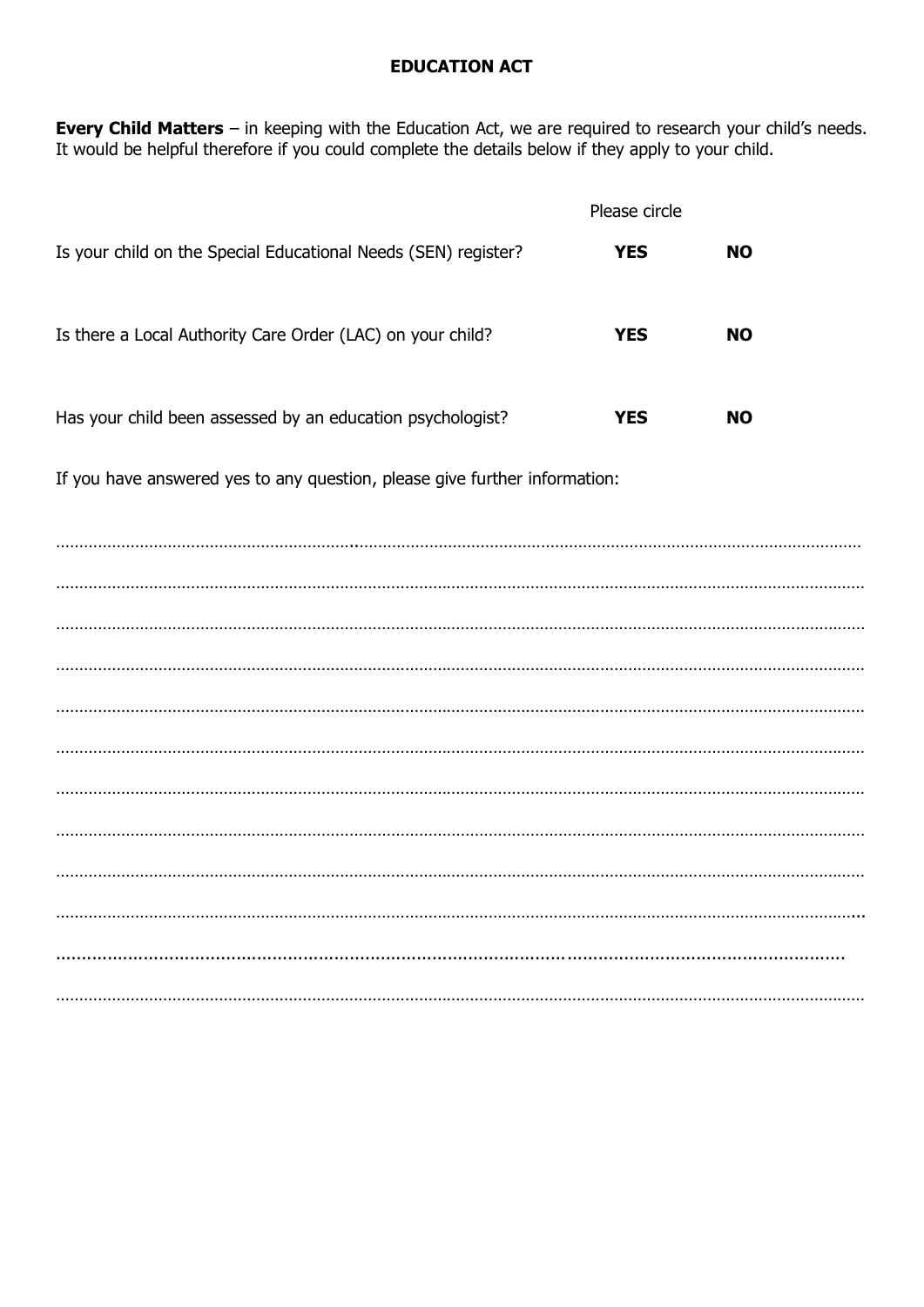#### **CONSENT FORM FOR THE USE OF BIOMETRIC INFORMATION IN SCHOOL**

At Savio Salesian College we use a voluntary biometric recognition system. This is only used with the cashless catering system in the canteen.

We find this provides the school with a number of very significant benefits including:

- Reduction in administration time and cost dealing with lost or forgotten cards/passwords/PINs
- Reduction in opportunities for bullying as there is nothing that can be stolen for use by another pupil
- Reduction in the need for cash handling
- Pupils do not have to remember to bring a card
- Reduction in queuing time

In order to comply with the provisions of the Protection of Freedoms Act 2012 (coming into force in September 2013), we need written permission from a parent/carer in order for students to continue to use the biometric system. Please complete the permission slip below.

We will continue to offer an opportunity to opt out for those pupils who would prefer to use alternative forms of identifications.

If you would like more information, please contact the college.

Please complete this form if you consent to the college taking and using information from your child's fingerprint by Savio Salesian College as part of an automated biometric recognition system.

This biometric information will be used by Savio Salesian College for the purpose of the administration of the college canteen. In signing this form, you are authorising the college to use your child's biometric information for this purpose until he/she either leaves the school or ceases to use the system. If you wish to withdraw your consent at any time, this must be done so in writing and sent to the college at the following address: Savio Salesian College, Netherton Way, Bootle, Merseyside L30 2NA

Once your child ceases to use the biometric recognition system, his/her biometric information will be securely deleted by the college.

I give consent to information from the fingerprint of my child being taken and used by Savio Salesian College for use as part of an automated biometric recognition system for administration of the college canteen.

I understand that I can withdraw this consent at any time in writing.

Signed ……………………………………………………………………………... Parent/Carer

Print Name …………………………………………………………………………